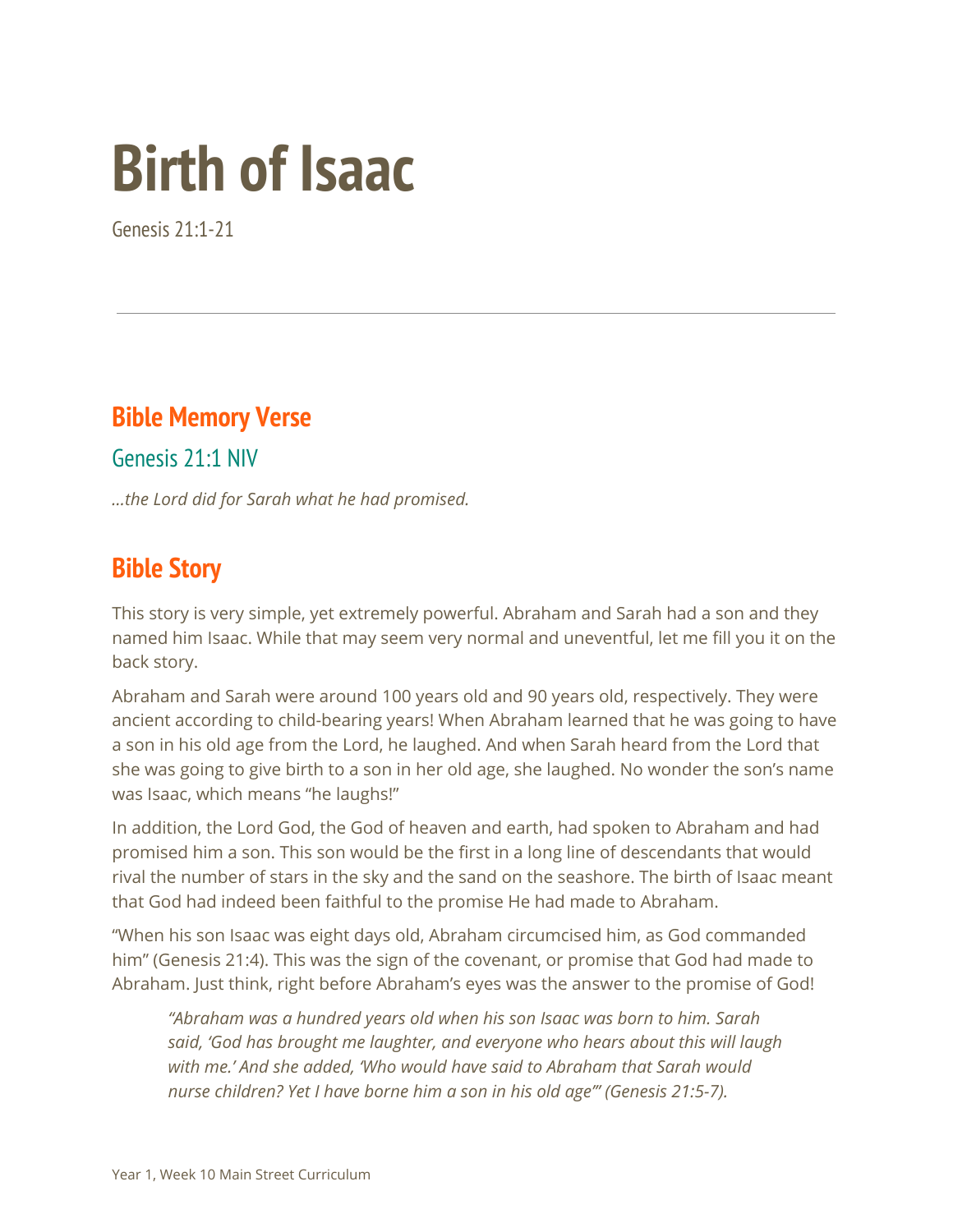Thus begins another incredible adventure with another human being whom God chooses to carry "the blessing" to the entire world.

### **Life Application**

God always keeps His promises. He is entirely faithful. God does not forget. Mankind, however, does not always keep its promises. And we are not entirely faithful. And we do forget a lot. Maybe that is the point of this story.

- Maybe we need to trust that God will indeed keep His promises to us and to stop doubting him.
- Or maybe we need to keep our promises, too. Perhaps God's faithfulness needs to be a model for us to be faithful.
- Maybe also to know that when we do mess up, God is always there to forgive and help us move on.

#### **Review Questions**

- 1. How old was Abraham when Isaac was born? Around 100 years-old.
- 2. How old was Sarah when Isaac was born? Around 90 years-old.
- 3. What does the name "Isaac" mean? He who laughs or laughter.
- 4. Why is the birth of Isaac so important? God's promises are real. And Isaac is the continued heir of the "special people of God" and the blessing of and for the whole world.

# **Coloring Sheet**

Next page